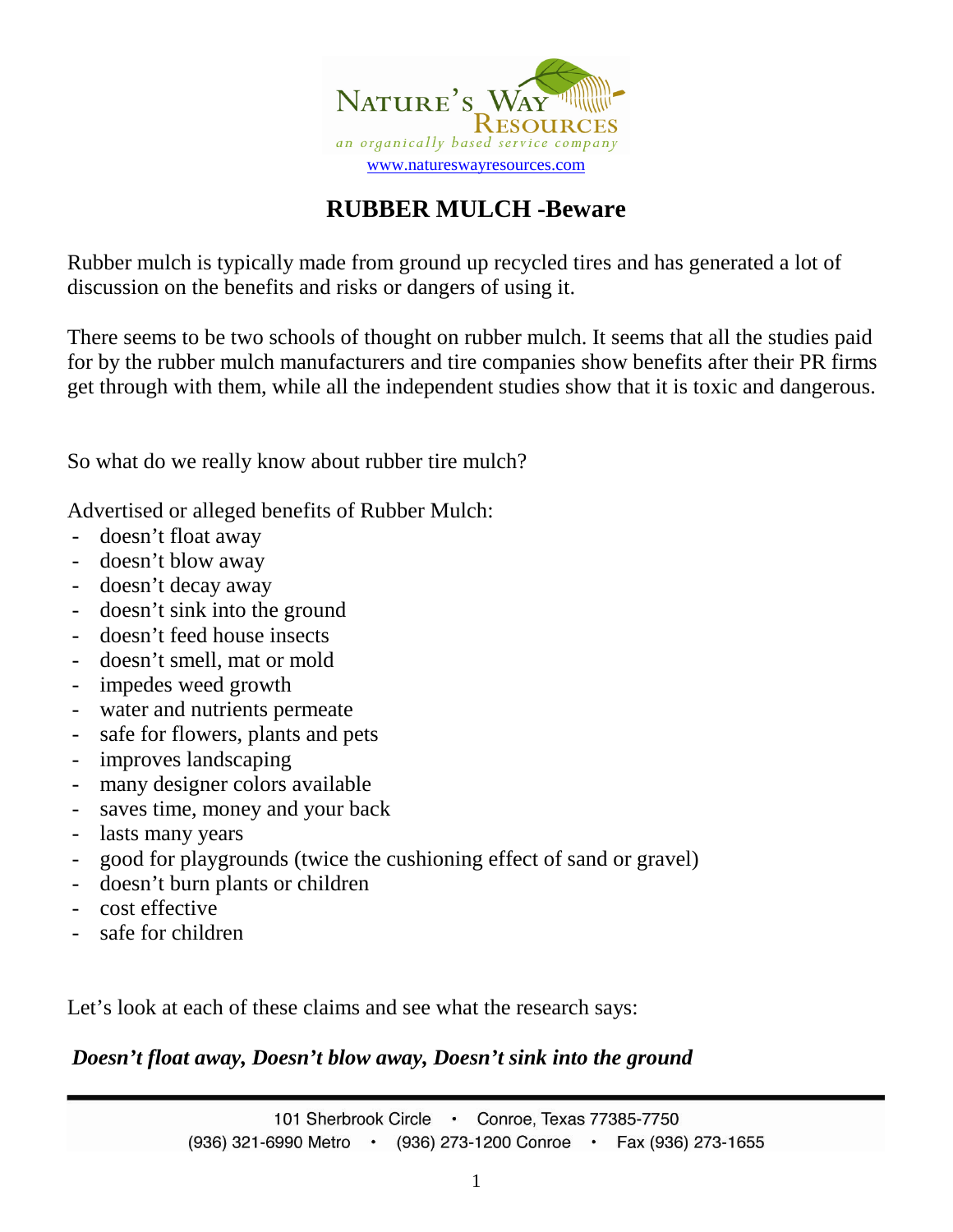

Most rubber mulches have a specific gravity greater than water hence they do not float or wash off as easily as some other materials like bark mulches. If the soil is healthy and full of microbes and earthworms ALL materials will settle and sink over time (remember Charles Darwin's work on earthworms). If a material is heavier (denser) than water, it will sink or settle faster than a lighter material like an organic mulch.

Research at Texas A&M University found that the particles from shredded brush (i.e. native mulch) would physically lock together preventing erosion even in extreme weather events. Researchers have also found that during decomposition that bacteria produce chemicals called polysaccharides that act as glue to help hold the particles together. The hyphae from many fungus species also help to lock the particles together and to the soil surface. As a result, the native mulch and compost resisted erosion (floating or blowing off) better than any other material tested.

# *Doesn't decay away, Lasts many years*

Rubber mulch is broken down by microbes like any other product (remember microbes can break down granite rocks into soil), rubber is easy by comparison. The rubber encourages species of bacteria that break down rubber and rubber like products in your home to multiply. The additives in tires to prevent bacteria decay (which are toxic chemicals) are broken down by white and brown rot fungal species that live in soil. This same decomposition is what releases the toxic chemicals in tires.

# *Doesn't feed house insects*

This is a true statement, I do not know of anything that eats tires except microbes. However, the tire mulch does kill many species of good microbes that kill insects and prevent disease. The toxic chemicals in the tires will also kill beneficial insects that help control pests.

#### *Doesn't smell, mat or mold*

This may be a matter of opinion, but most people find that rubber mulch starts to stink as it gets hotter. On a hot day it has a strong stench. As tires are ground up into chips the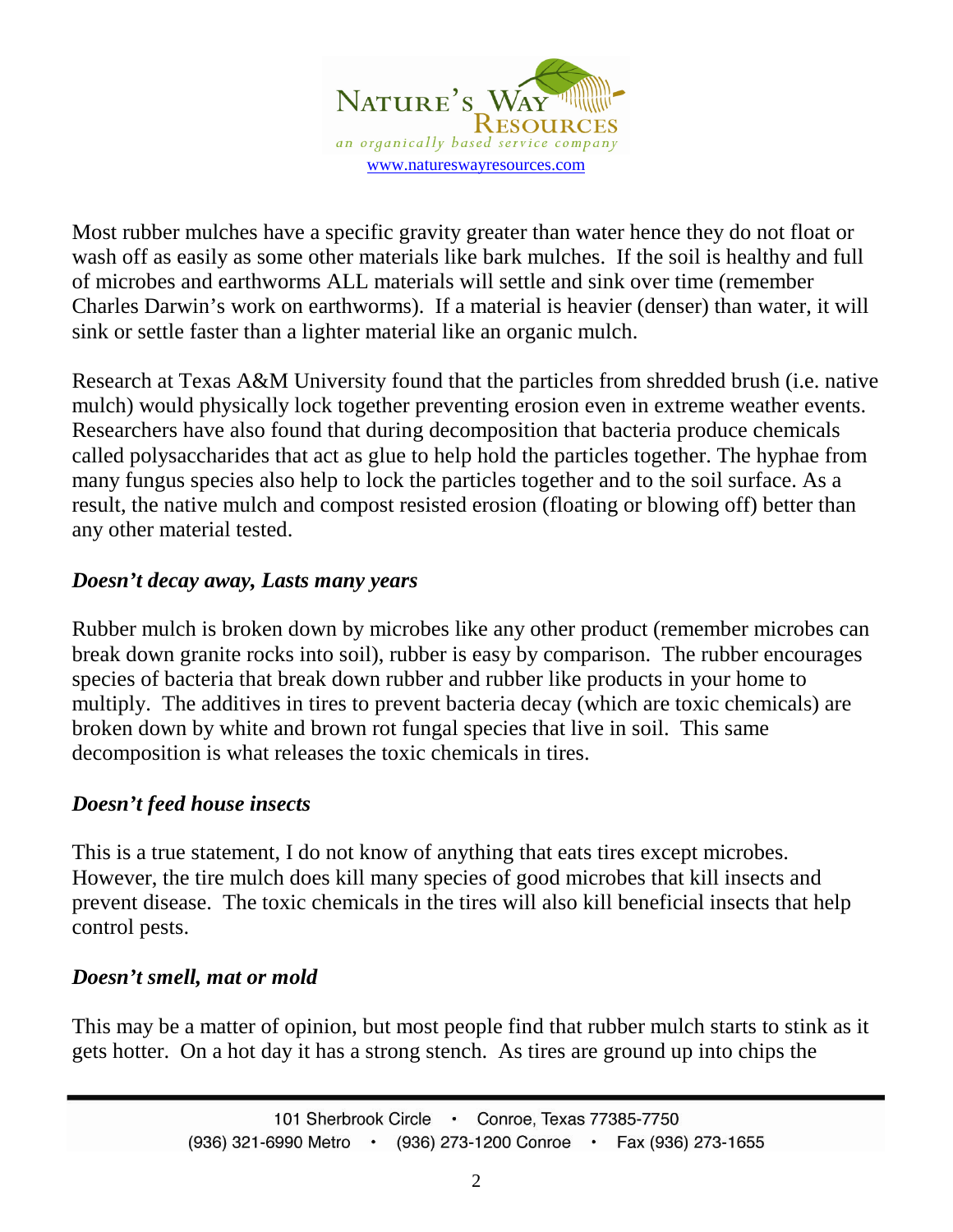

amount of surface area is greatly increased and all the new surfaces are freshly exposed allowing for maximum odors to be released. Many people get sick from just being in the sales area of a store selling new tires.

As rubber mulch heats up, it releases toxic gases such as volatile organic compounds (VOCs) and another class of chemicals called polyaromatic hydrocarbons (PAHs). These gases have been found to cause irritation of the nasal and respiratory passages, central nervous system damage, depression, headaches, nausea, dizziness, eye and kidney damage, and dermatitis. Hence, ground tires should never be used in an enclosed area or indoors. These effects would be even worse in areas of high air pollution (i.e. Houston).

It is true that rubber mulch will not mat down as easily as organic mulches, since the beneficial microbes that create soil structure, prevent insect and disease problems, cannot live in it.

As to mold, I have seen many tires used on piers and boat docks covered with algae. I have also seen tires used as planters covered with what appears to be mildew and mold. Mildew and mold will grow on about any surface if moisture is present, *unless* it is too toxic and something kills them.

# *Impedes weed growth*

In comparison studies of several mulch types in herbaceous perennials, rubber tire mulch was less effective than even raw wood chips. Other studies have found that even sawdust worked better and have found rubber mulch less effective than straw and other fibers.

Several studies have found that rubber tire mulches kill many species of plants hence the public relation specialist spin it off as "retards or impedes weed growth". Who wanted flowers in the first place?

Also as temperatures rises the type of plants that will survive is reduced and rubber mulch can get fairly hot (see below). Metal toxicity also reduces the type of plants that can live and grow in rubber mulch (see below).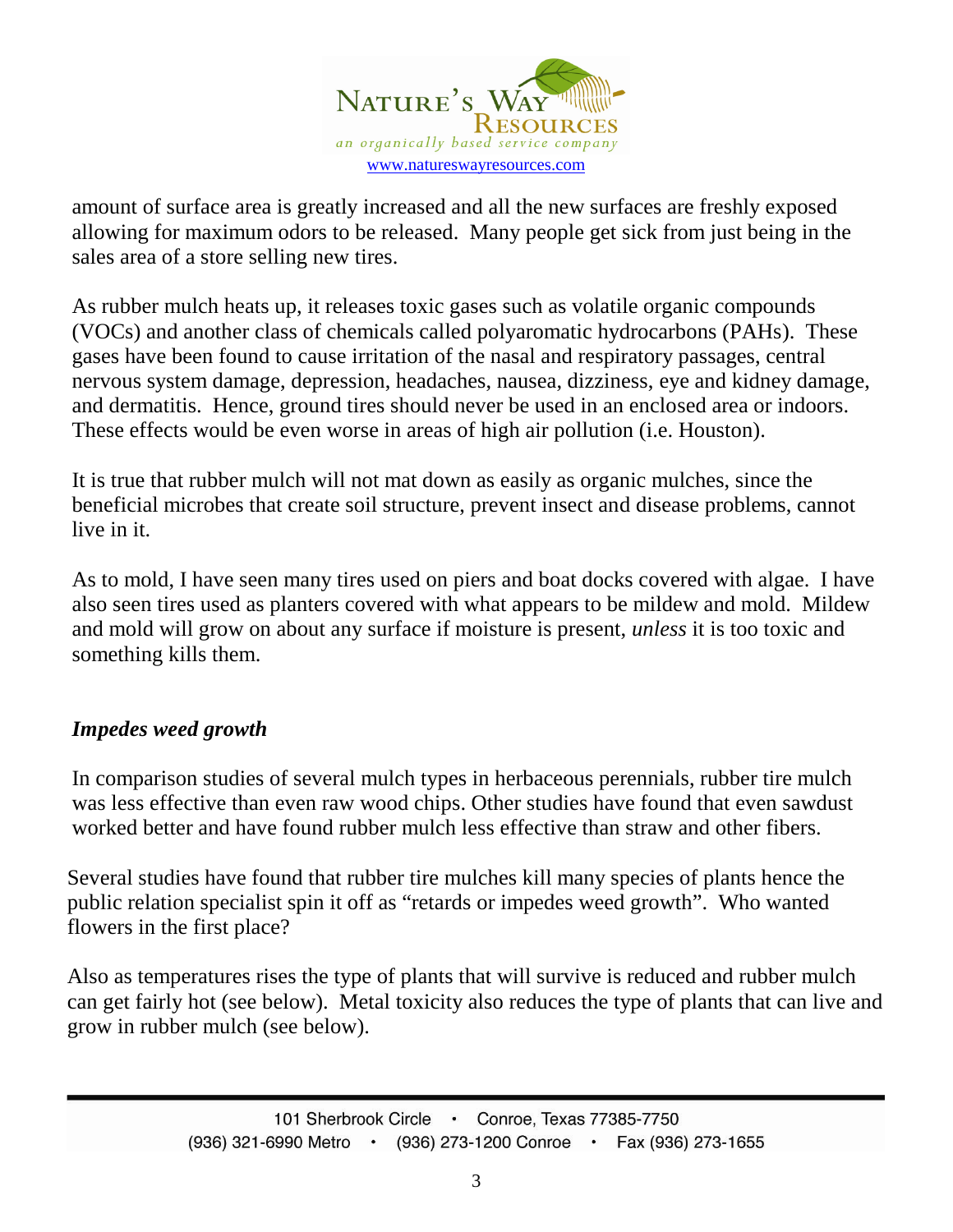

#### *Water and nutrients permeate*

Some researchers have found that ground up tires can absorb chemicals from fertilizers and pesticides preventing them from leaching into ground water. Hence, fewer nutrients reach the plants. Eventually, the tire chips will degrade and the stored chemicals will be released most likely at time when one does not want or need them.

Water will run through the tire mulch as it is highly permeable. However, the problem begins when the water reaches the surface of the soil. Earthworms and soil microbes create soil structure allowing air and water to enter the soil. Earthworms and microbes require decomposing organic matter as a food and energy source. Without this food source most of the earthworms and microbes will die off and the soil structure will collapse over time. When this happens, the soils will become anaerobic (favors root pathogens) and water and air cannot enter easily. Hence, conditions may be created that favor disease and since the water can no longer be absorbed, it must run off.

# *Safe for flowers, plants and pets*

Research at Bucknell University has found that the leachate from ground tires can kill entire aquatic communities of algae, zooplankton, snails and fish. Even at low concentrations it can cause reproductive problems and precancerous lesions. Also, marine life from seaweeds to plankton is negatively affected.

The toxic nature of the leachate from tire rubber is due at least in part to the chemicals used in producing tires (cadmium, chromium, aluminum, copper, iron, manganese, molybdenum, selenium, sulfur, and zinc). Of these minerals, rubber tires may contain extremely high levels of zinc even up to 2% of the tire mass. Many plant species have been shown to accumulate zinc in their tissues to the point of death. USDA researchers who have studied the effects of metals in sewage sludge, biosolids and compost, have found that ground rubber should not be used on any agricultural or garden soil, potting media, or compost. Yes- some companies use tire chips and crumb rubber as a bulking agent for compost and we wonder why the compost does not work and is toxic to plants!

Other rubber leachates have been found to cause problems from skin and eye irritation to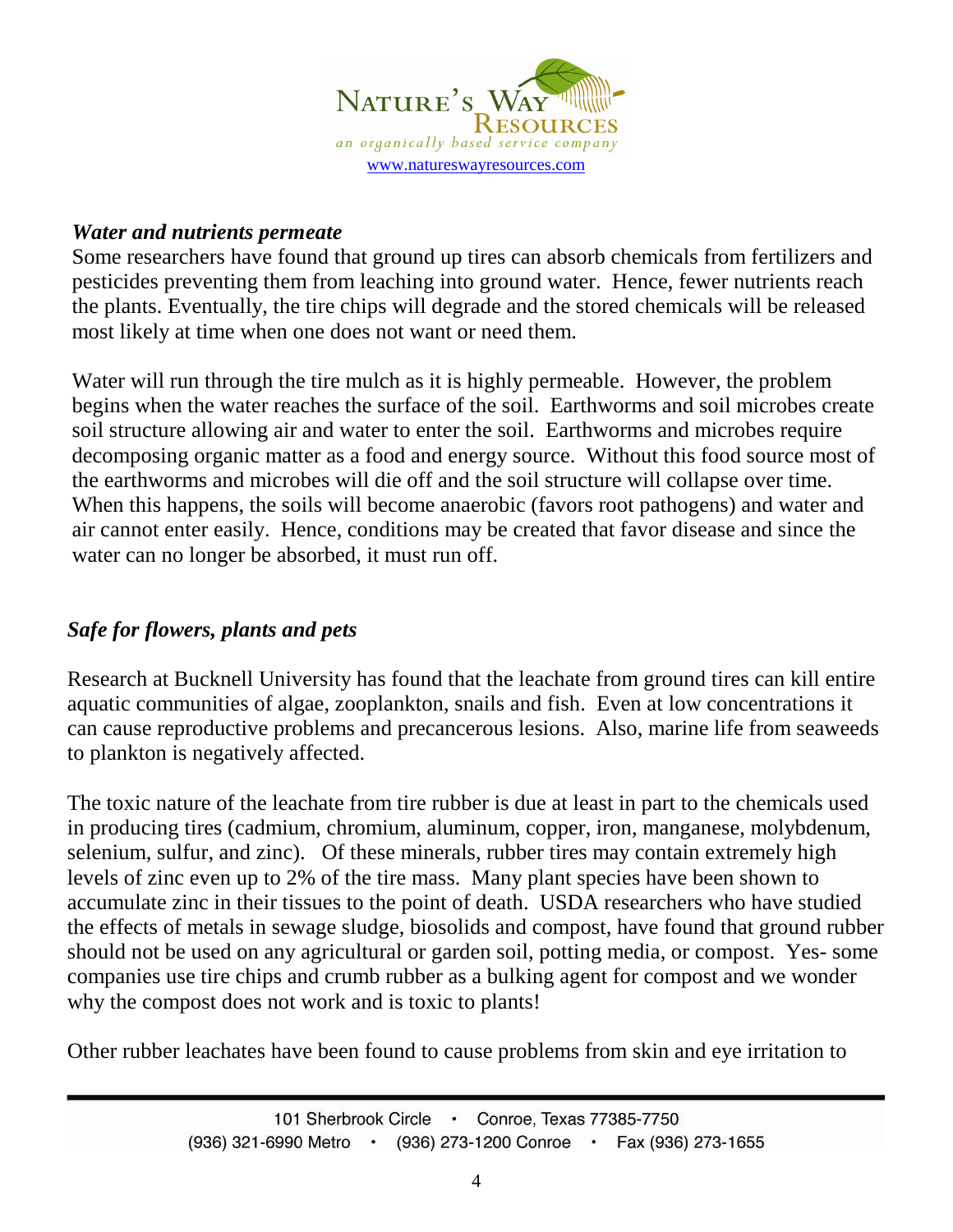

major organ damage and even death. Long term exposure can lead to carcinogenesis and mutagenesis. For example, 2-mercaptobenzothiazole used in vulcanizing rubber is highly persistent in the environment and harmful to aquatic life. Ground rubber also contains a class of chemicals called Polyaromatic hydrocarbons (PAHs) that many studies have found extremely toxic to humans and the environment.

Research has also found that the toxicity of leachate from the rubber tire mulch increases over time as the rubber breaks down.

# *Improves landscaping*

I am not sure what is meant by this claim. Consumer Reports Magazine found that some of the rubber mulches tested faded during the tests. Personally, I do not like the bleached out look.

The USDA Agricultural Research Service, after over 20 years of research concludes that on the zinc factor alone, ground or chipped tire material should never be used in gardens or landscaping.

How can a material that kills many types of plants be classified as "Improves Landscaping" unless one likes a barren and sterile yard.

# *Many designer colors available*

This is a true statement. Rubber can be painted to almost any color. On whole tires paints tend to peel or rub off over time. I wonder what is in the paints or dyes used on tire chips and how long they will last. One study found that tire chips started fading fairly quickly.

#### *Saves time, money and your back*

Let's look at saving money. Consumer Reports found that prices ranged from \$13.75- \$15.00 per cubic foot for various brands of rubber mulch (the average wood mulch was only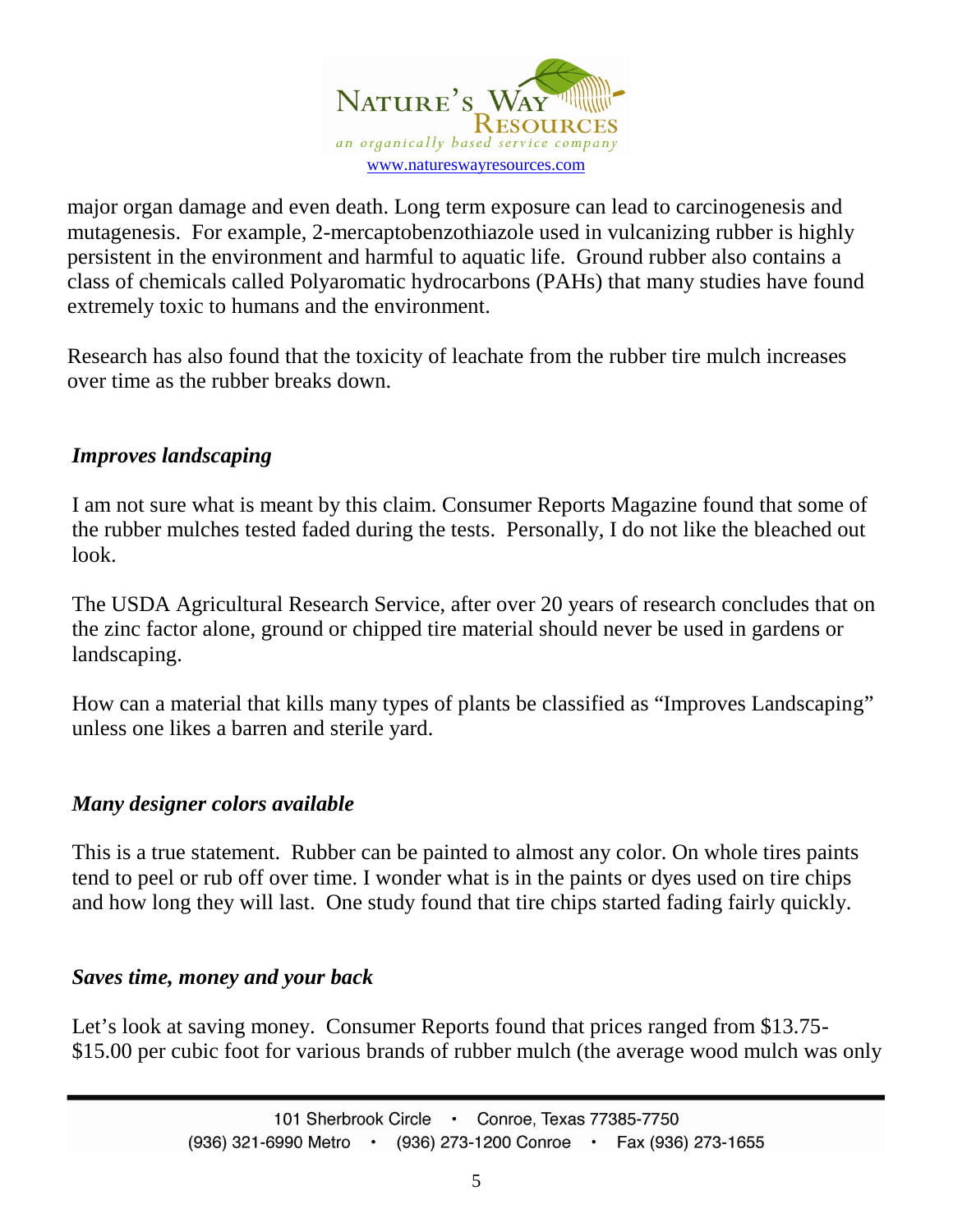

\$1.50 per cubic foot). This works out to over \$400 per cubic yard! A person can buy a extremely high quality *composted and screened* "Native Mulch" or "Compost" for less than \$35 per cubic yard in bulk.

Native mulch or compost improves soil quality reducing a plant's water requirement by 50% or more which saves money. They also provide nutrients and help a plant become healthier (less disease and insect problems) again saving money. The plants grow much faster so a smaller plant (lower cost) may be purchased again saving money.

I wonder what happens as leaves and grass are blown onto the rubber mulch. In organic mulches, one would just rake it up and if a few pieces of wood chips get mixed in, who cares as it all goes into the compost bin. But with rubber mulch how does one get the tire chips out and at \$400/cy it is very expensive to waste.

Since chipped tires are heavier than water and organic mulches, it means it takes more work to move and spread them. Coupled with the extra cleaning required to keep them looking nice, I wonder how this saves your back. Also since it is not available in bulk, one must load it into your car, unload it when you get home, and then tear open the bags and spread it (less work?).

A few other studies have looked at soil temperature under rubber mulch as compared to other types of mulch or bare ground. *If* the rubber mulch is several inches thick, then soil temperatures are not excessive, however, the instructions on some bags say to apply only one inch thick. If used at the required thickness (3") to keep the soil cool, then the cost would triple and there would be far more toxic material on your property.

# *Good for playgrounds (twice the cushioning effect of sand or gravel)*

Consumer Reports found that the rubber pieces contained small pieces of steel and nylon and recommended it not be used for playgrounds.

One study comparing rubber mulch to organic materials like wood chips, used double ground bark and uniform wood chips as their reference. For a mulch to be effective for playgrounds, it needs to be loose without any fines to prevent compaction and keep it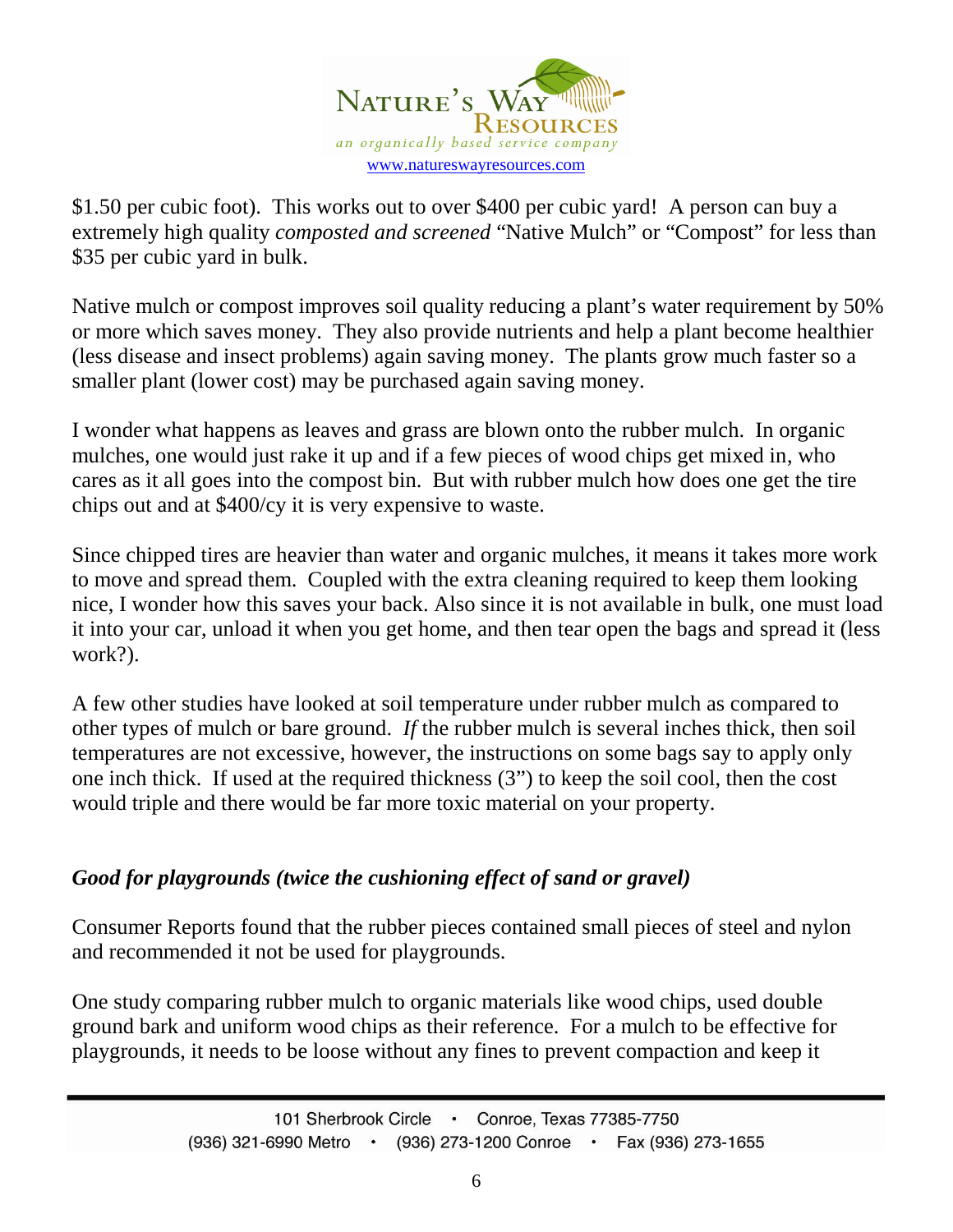

springy for shock absorption. Double grinding a bark mulch creates a lot of "fines" that will help the mulch pack hard and tight as it fills in all the open areas. Barks also tend to be hard and brittle, not flexible like ground branches and limbs which are often used for playground mulch and do not contain any toxic chemicals. Similarly, uniform wood chips from a chipper, since they are thin and flat (versus long and stringy from a grinder), would also pack down hard and tight (of course uniform wood chips are not a good choice for playground mulches). Other comparisons included sand and gravel which are illegal in many states for use as playground mulch.

Since rubber mulch does not mat down or lock together, it will easily escape the playground area and migrate into the surrounding lawns or flowerbeds. I remember when I was a boy, I used to enjoy throwing the rocks used in playgrounds and they usually did not land in the playground area. I wonder how the chipped tires would look scattered across a lawn or driveway next to a playground.

# *Doesn't burn plants or children OR Safe for children*

One study found that the surface of temperature of rubber tire mulch exceed that of a black asphalt parking lot even reaching as high as  $172<sup>0</sup>F$  on one day (the last time I checked water boiled at 212  $\overline{P}$ . At the very least I think this would be extremely uncomfortable producing scalding and other burns if a child fell onto the hot rubber mulch. The reflected heat from rubber mulch would also increase the chance of heatstroke similar to an asphalt parking lot and not a safe or fun place to play.

One rubber mulch web site even stated that rubber mulch from tire was not flammable. I have seen many auto fires in my life and the tires do burn. Land clearers used to use old tires at the bottom of the brush piles since they would burn extremely hot for a very long time to help get rid of green wet brush that was difficult to burn. Research at The Ohio State University Agricultural Technical Institute discovered rubber mulches to be a considerable fire hazard. Some mulch like cocoa hulls were difficult to light while other material like ground rubber had flames within a minute and were very difficult to extinguish. They found that organic mulch fires were not common. They were hard to start, and if they did start, they spread slowly. Composted native mulches and compost have very low carbon to nitrogen ratios. For a fire to burn hot and spread, it must have a very high carbon ratio (i.e.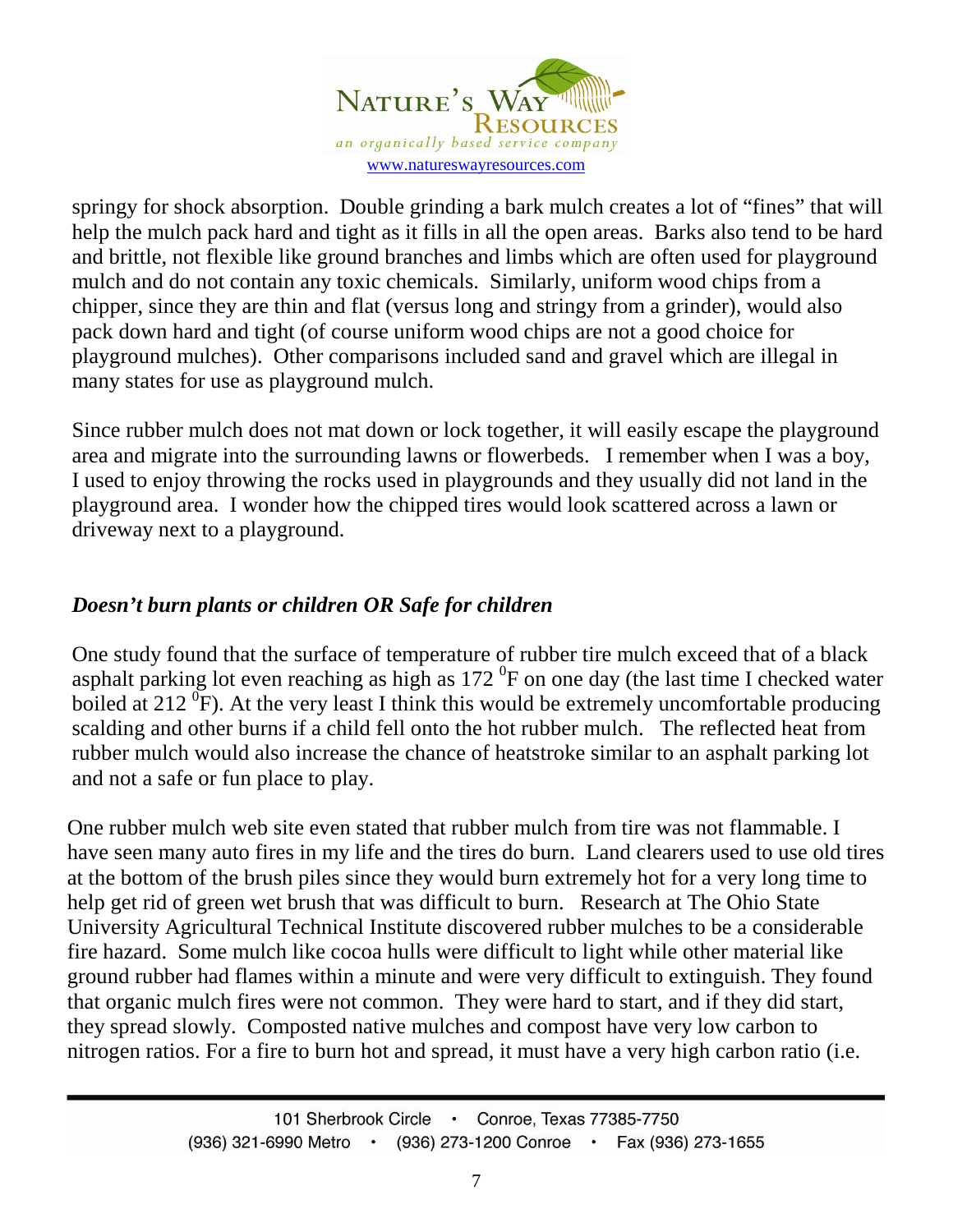

raw wood, lumber, rubber, etc.) since carbon combining with oxygen is the energy source.

Rubber tire chips have also been used around the country as back fill in highway construction projects. There have been repeated cases of spontaneous combustion reported even in cool climates like Oregon and Washington State (Biocycle Magazine).

I wonder what would happen if a flaming bottle rocket landed on some rubber mulch or a spark from the bar-b-que pit or fireplace. I also suspect some insurance companies may not take kindly to the use of flammable materials around the house. For example many companies will not write homeowner insurance policies or require much higher premiums, if flammable materials like wood shingles are used since it is a fire hazard.

# *Cost effective*

From the information above, there is not a chance of being anywhere near "cost effective." The only cost effectiveness I can think of is for the seller of rubber mulches. Tire chips have been successfully used for fuel to power electric generators and as an ingredient to make asphalt for road construction. Why sell tire chips to these markets at \$10 per cubic yard or less if you can get someone to buy it at \$400 per cubic yard as mulch.

I recently saw an advertisement for a chipped rubber mulch that was glued into sheets  $\frac{1}{2}$ " thick and six inches wide. It was designed to be a landscape edging between the flowerbed and grass areas that could be driven on by a lawnmower tire. It might also be a surface that one could kneel on to pull weeds from the flowerbed. In some climates and areas without runner grasses it might have some benefit.

Overall rubber mulch should be avoided.

# **References:**

"The Myth of Rubberized Mulch", Balls & Burlaps - Washington State Nursery and Landscape Association, Linda Chalker-Scott, PhD, Puyallup Research and Extension Center, Washington State University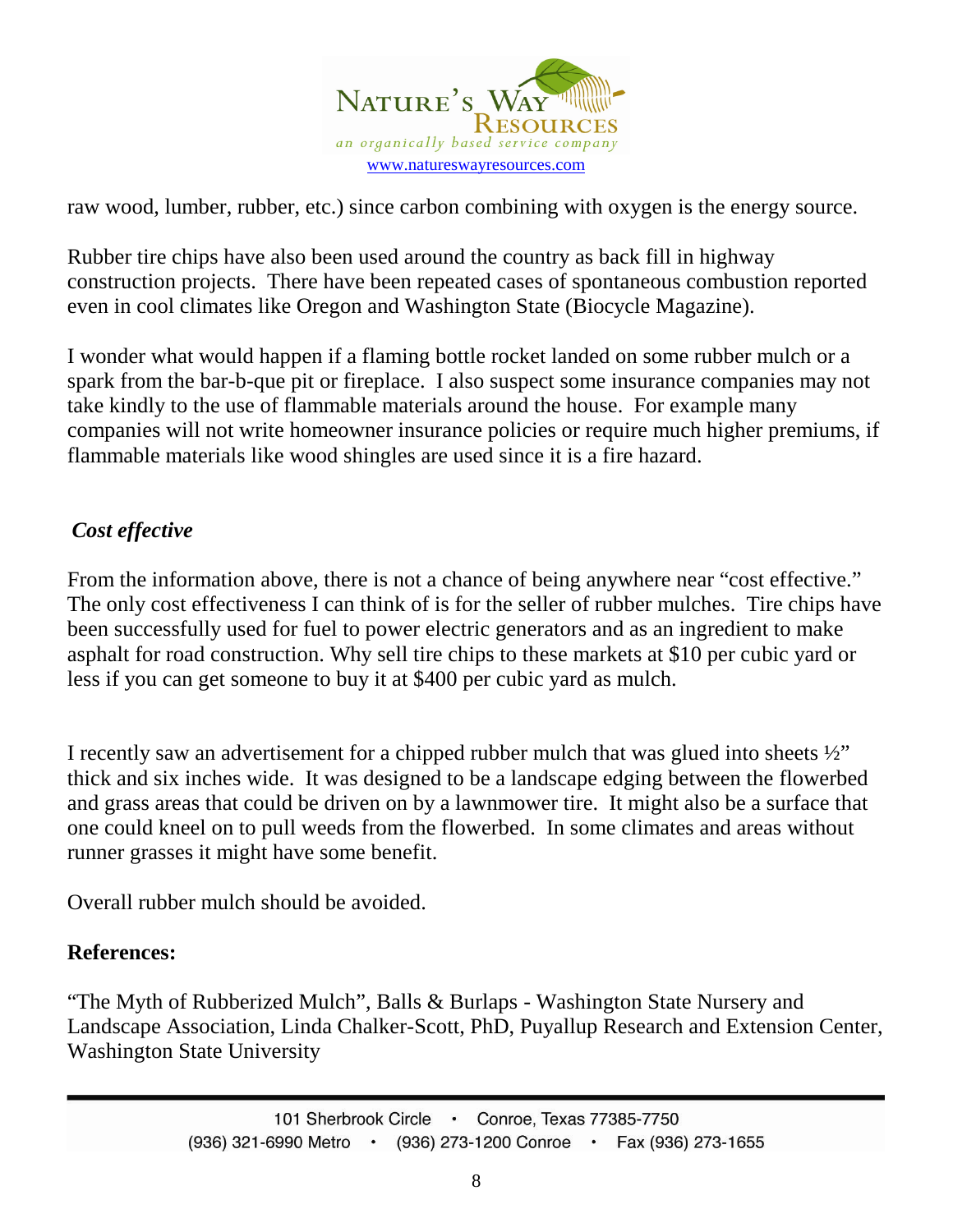

"The Myth of Rubberized Landscapes: `Recycled rubber mulch is an environmentally friendly, non-toxic choice for landscapes'," Horticultural Myths, September 2005, Puyallup Research and Extension Center, Washington State University

"Is your Landscape Going Up In Smoke", Larry Stewart, Ornamental Plants Annual Reports & Research Reviews, 2002

"Gardeners, Tread Lightly", Lindsey Hodel, Mother Erath News Green Gazette, April/May 2003

"Wood Mulch, Rubber Mulch and Other Bad Ideas", Mike McGrath, Horticulturalist Gardens Alive

"Foliar Accumulation of Zinc in Tree Species Grown in Pine Bark media Amended with Crumb rubber", Edward Bush, K. Leander & A. Owings, The Journal of Plant Nutrition 24, 2001.

"Zinc Phytotoxicity", published in Zinc in Soils & Plants, 1993, Rufus Chaney, PhD, USDA

"Re: Tires", commentary, Sustainable Agriculture Research & Education, 1997, Rufus Chaney, PhD, USDA

"Alternatives to Wood Mulch", Consumer Reports, May 2006

"Benefits of Rubber Mulch", Rubber Safe Playgrounds, Inc., from Internet web site.

"The Use of Compost and Shredded Brush on Rights-Of-way for Erosion Control: Final Report", Texas Transportation Institute, 1997, Texas A&M University, Research Report 1352-2F

"Effects of Ground Rubber on Phaseolus vulgaris", M. Schultz, Z. Pflanzrnahr Bodenk, 1987

Soil Microbiology: An Exploratory Approach, Mark Coyne, 1999, Delmar Publishers, ISBN 0-8273-8434-3